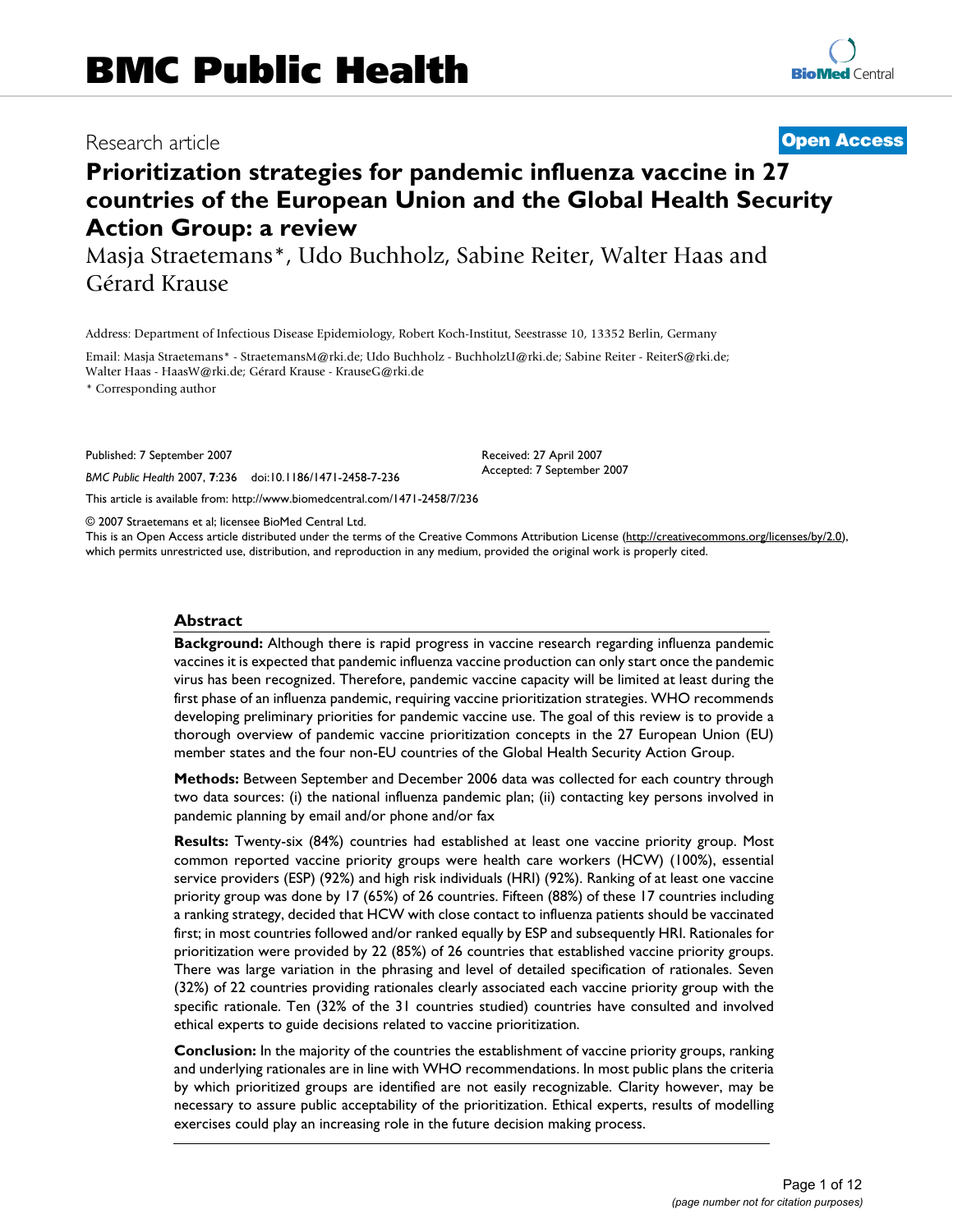# **Background**

In 2005, WHO has strongly recommended to its member states to develop or update their national influenza pandemic preparedness plan [1]. Mitigating the potential impact of an influenza pandemic may be accomplished by non-pharmaceutical (e.g. closing schools, using facemasks, social distancing) and pharmaceutical interventions such as use of antiviral drugs and pandemic vaccines [2]. WHO coordinates global scientific research and development to ensure that antiviral drugs and pandemic vaccines are rapidly and widely available and that scientific understanding of the virus evolves quickly [3]. While pandemic vaccine production can only start once the pandemic virus has been recognized, pandemic vaccine capacity will be limited at least during the first phase of the pandemic [4]. The distribution of limited and progressively available vaccine supply will require strategies for vaccine prioritization, i.e. a concept defining which group(s) of people shall receive the pandemic vaccine first [5].

Considerations for vaccine prioritization will be different for each country, not only because of differences in vaccine availability and resources for administration of vaccine, but also because of differences in population structure and the organization of essential services [6]. However, differences in vaccine priority groups between neighbouring countries may lead to difficulties in implementation, especially when rationales underlying the concepts are not clearly communicated. Germany in particular has not less than 9 bordering countries. While the federal public health institute in Germany, the Robert Koch Institute (RKI) was approaching the neighbouring countries to learn about their strategies for vaccine prioritization, other countries also expressed their interest to have an overview of pandemic vaccine priorities internationally.

Recent reviews of pandemic preparedness assessments have been published that either briefly highlighted vaccine prioritization among several aspects of pandemic preparedness or provided aggregated data on vaccine prioritization in multiple developed and developing countries [7-9]. The goal of this review is to provide a thorough overview of pandemic vaccine prioritization concepts in the 27 European Union (EU) member states and the four non-EU countries of the Global Health Security Action Group (GHSAG).

# **Methods**

We explored the status of establishing pandemic influenza vaccine prioritization concepts in the 27 EU countries as of January  $1<sup>st</sup> 2007$  and the remaining non-EU countries belonging to the GHSAG (Canada, Japan, Mexico, United States). Between September and December 2006 we obtained information through the two following data sources: (i) for each country we first identified the national influenza pandemic plan available in the public domain. If the original or translated version was published in English, Danish, Dutch, French, German, or Swedish we extracted data directly. Otherwise we only obtained information through the second data source; (ii) for every country we contacted key persons involved in pandemic planning by either email and/or phone and/or fax.

We investigated the following questions:

(1) Does the country has a list of pandemic vaccine priority groups?

(2) Are pandemic vaccine priority groups ranked?

(3) What is the rationale for the pandemic vaccine prioritization concept?

(4) Were ethical committees involved in the establishment of the vaccine prioritization concept?

(5) Which types of institutions were involved in the development of vaccine priority groups?

Reported vaccine priority groups were first assigned to the following main categories that were similar to those in the guidelines from WHO [6]: 1) Health care workers (HCW); 2) Persons employed in positions that are essential for the maintenance of the infrastructure and public safety ("essential service providers"; ESP); 3) Individuals with high risk of death and severe complications ("high risk individuals"; HRI); 4) Healthy adults and children. We also categorized listed subgroups into these four main categories when applicable. Other groups that could not be assigned to one of these four main categories were listed in a separate table.

Similarly, the rationales for the vaccine prioritization concept chosen, were grouped into four categories which were again compatible with guidelines provided by the WHO [6]: 1) To reduce morbidity and mortality; 2) To maintain infrastructure, including functioning of the health care system; 3) To limit social disruption; 4) To limit economic losses. There was large variation in the phrasing and level of detailed specification of rationales. However, we attempted to put the reported rationales in the most appropriate category.

In December 2006 all identified key persons received a draft version of the tables included in this review and were able to comment on correct representation of their coun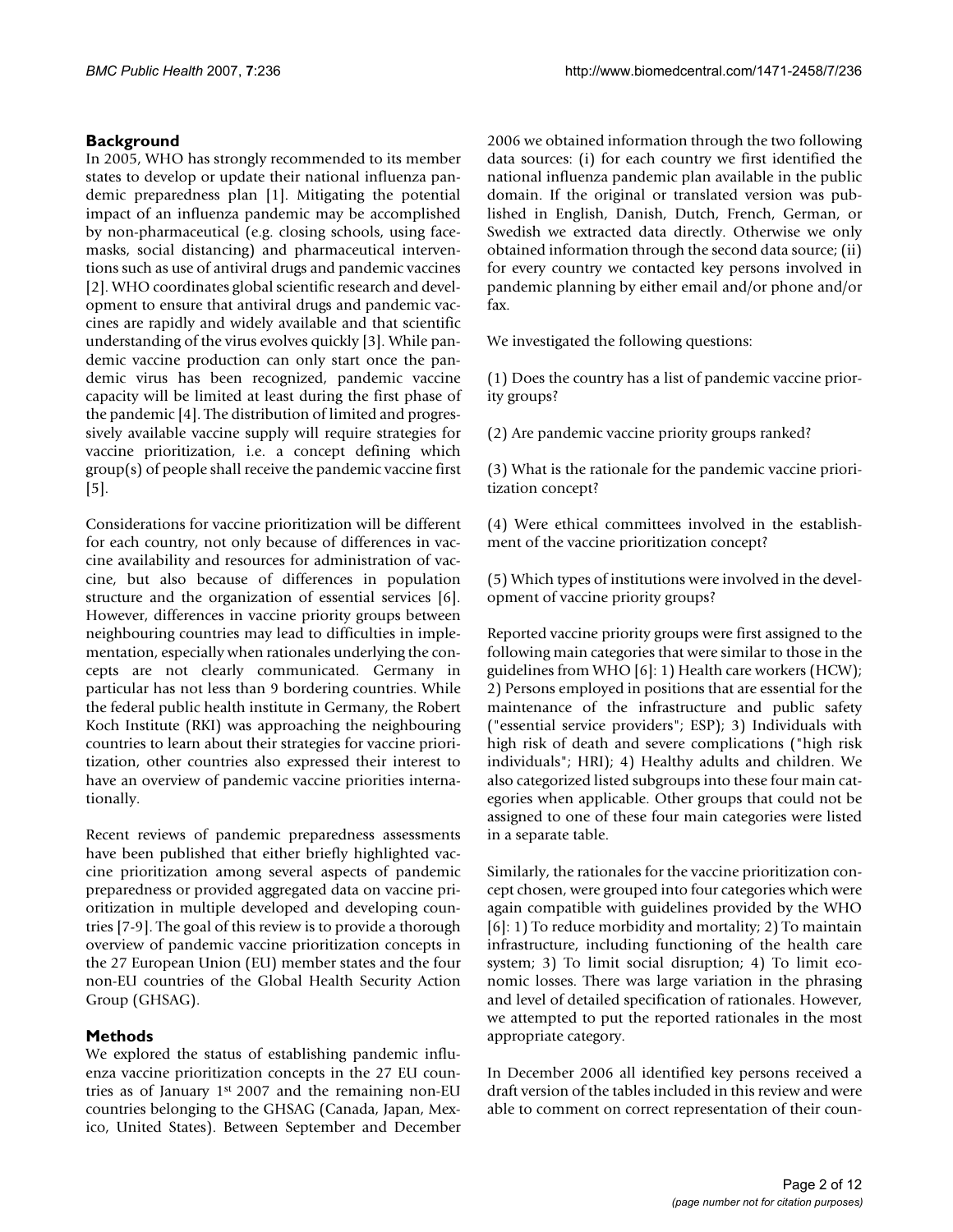try and permission to publish the country specific data. Abbreviations can be found at the end of the manuscript.

# **Results**

## *Vaccine priority groups*

Except for Malta, the countries included in this review had a National Pandemic Influenza Plan published on the internet [see Additional file 1]. The language of the pandemic plans of all but seven countries (CY, FI, LV, MX, PT, RO, SI) were available in English, Danish, Dutch, French, German or Swedish and allowed direct extraction of the information.

Representatives from all 31 (100%) countries responded to our request for either updated or additional information on the information reported in the National Pandemic Influenza Plans available in public domain during the study period. Furthermore, representatives of 30 (98%) countries either confirmed the correctness or provided changes to the representation of their countries' data on the draft tables and the US referred to the information available in the public domain.

At least 19 (61%) countries (AT, BG, CA, CY, DE, DK, EE, FI, HU, IE, IT, JP, LT, MT, NL, PT, SE, UK, US) reported that ultimately the whole population shall be immunized with the pandemic vaccine. For countries that included "healthy adults and children" in their vaccine priority groups it was inferred that they are also planning to finally immunize the entire population. However, because vaccine will likely become progressively available while the pandemic has already started all but one (PT) of these 19 countries have already defined vaccine priority groups. A general statement frequently reported by the countries' representatives was that vaccine priority groups had been established to stimulate planning prior to a pandemic, but that these will be continually revised in light of new information that will be learnt once the pandemic virus is identified.

Except for Belgium, Latvia, Luxembourg, Mexico and Portugal twenty-six (84%) countries had established at least one vaccine priority group. Denmark and Greece did not list vaccine priority groups as such, but mentioned them as groups reflecting a discussion part in the National Pandemic Plan (DK) or as "suggested" (GR). We included information from these two countries in the description of vaccine priority groups in the 26 countries. Four of the five countries without defined vaccine priority groups may still do so as discussion about determining them was still ongoing (BE, PT), or may be established in the updated National Plan (LV) or when more information about vaccine production and availability is accessible (MX). (Table 1) Only Luxembourg will not determine any vaccine priority groups in advance of the pandemic. The number of vaccine priority groups as categorized by the countries varied from one to eight. This wide range is mainly due to differences in the level of detail in the definition of the specific vaccine priority groups. However, most of these vaccine priority groups could be categorized into HCW, ESP, HRI and "healthy adults and children". Among the 26 countries that defined vaccine priority groups 23 (88%) agreed to prioritize HCW, ESP and HRI (Table 1). There were three exceptions: Finland (HCW only), Germany (HCW and ESP) and the Netherlands (HCW and HRI).

Thus, **HCW** were included as vaccine priority group in all these 26 countries. Cyprus specified "individuals involved with the distribution of vaccines and antivirals" as one vaccine priority group and "people working in essential services" as another vaccine priority group. This latter group may by definition include HCW but specific information about subgroups was not available (Table 1). The most common subgroups specifically listed under HCW included paramedics, ambulance and emergency services as well as in-patient health care workers (Table 2).

Except for Finland and the Netherlands, **ESP** were included as vaccine priority group by 24 (92%) of 26 countries that had established at least one vaccine priority group. Identified subgroups belonging to this category were e.g. key persons in government, emergency response, defence and security as well as in the public sector (for example utility workers, Table 2).

Only Finland and Germany did not include **HRI** as vaccine priority group, thus HRI were included by 24 (92%) of the 26 countries. In many countries the definition of this group is very similar to the one used for seasonal influenza recommendations, but not all countries specifically listed all subgroups in this context. Of note, six countries (BG, CA, DK, IE, NL, UK) report specifically that the exact types of risk group will need to be identified during the pandemic (through investigations, studies or surveillance).

**Healthy adults and children** were included as one or two vaccine priority groups by 13 (50%) countries (BG, CA, CY, DK, ES, IE, IT, JP, MT, NL, SE, UK, US), including 3 countries (DK, IE, UK) that intend to "offer vaccination to all individuals not belonging to any other vaccine priority group". Estonia, Poland, Romania and Slovenia reported to vaccinate children (and not healthy adults) as they considered them to belong to HRI.

**Other vaccine priority groups** have been established in 11 (42%) of 26 countries (EE, GR, IE, IT, JP, MT, RO, SE, SK, UK, US). However, partially they represent just an extension of the above named first three main groups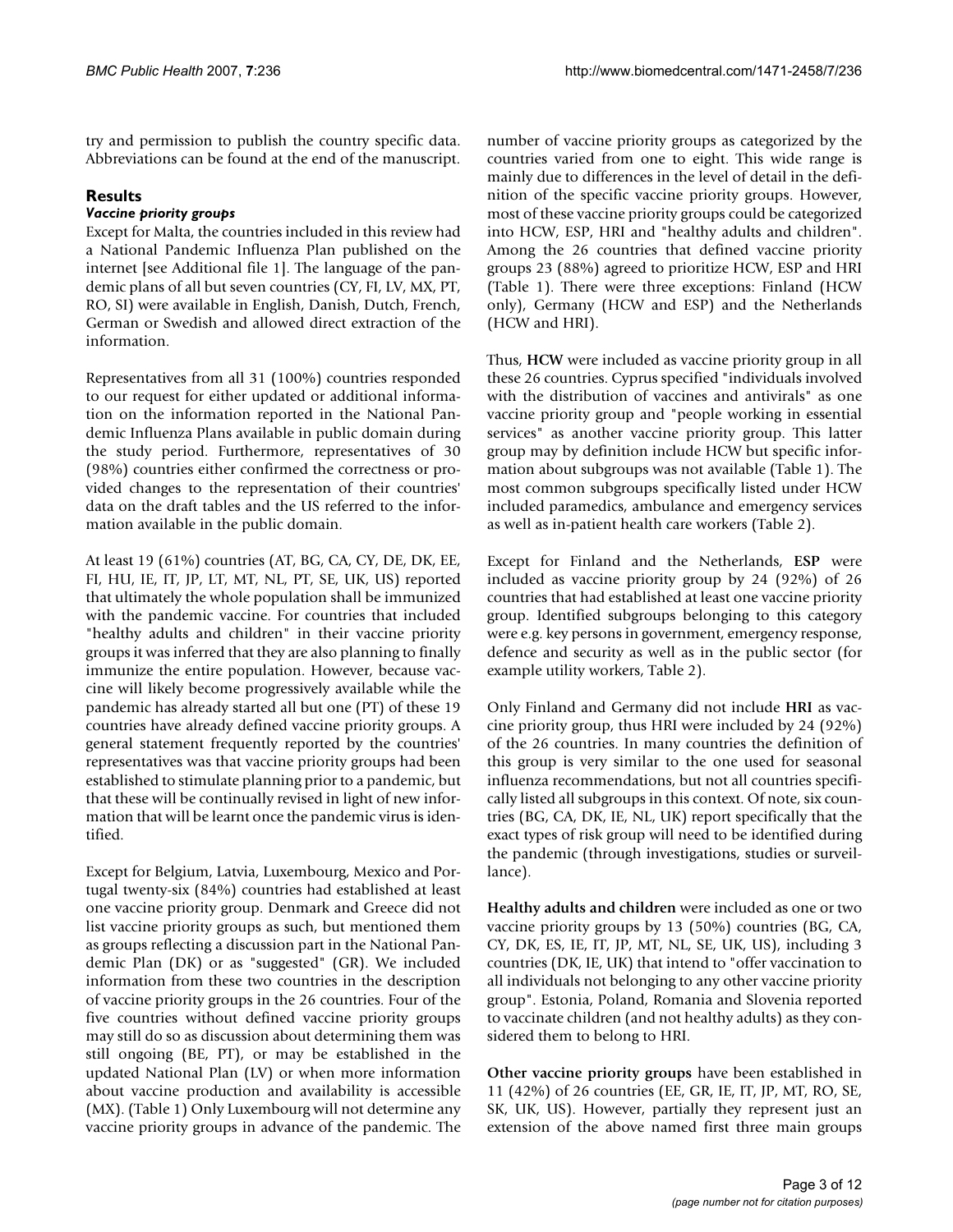| (Table 2)<br>involved<br>Pandemic<br>Email<br>Phone<br>(1) Healthcare<br>(2) Essential<br>(3) High risk<br>individuals<br>and children <sup>E</sup><br>workers<br>service providers<br>plan<br>fax<br><b>ATA</b><br>3<br>nola<br>yes <sup>1b</sup><br>yes<br>yes<br>no<br>yes<br>yes<br>yes<br>no<br>yes<br>yes<br><b>BEA</b><br>discussion<br>not applicable<br>not applicable<br>unknown<br>yes<br>yes<br>yes<br>no<br><b>BGA</b><br>3<br>yes<br>yes<br>no<br>yes<br>no<br>yes <sup>3</sup><br>yes<br>yes<br>yes<br>yes<br>yes<br>CAB <sub>2</sub><br>5 <sup>H</sup><br>nol<br>yes<br>yes<br>no<br>yes<br>yes<br>yes<br>yes<br>yes<br>yes<br>yes<br>5 <sup>H</sup><br><b>CYA</b><br>no <sup>G</sup><br>unknown<br>partly <sup>4</sup><br>yes<br>no<br>yes<br>yes<br>yes<br>yes<br>yes<br>yes<br>CZA,<br>3<br>yes<br>yes <sup>5</sup><br>no<br>yes<br>unknown<br>unknown<br>unknown<br>yes<br>yes<br>yes<br>no<br>DKA,6<br>7 <sup>H</sup><br>yes, 2 groups <sup>6</sup><br>yes<br>yes<br>yes<br>yes<br>yes<br>no<br>yes<br>yes<br>yes<br>yes<br>EE <sup>A</sup><br>3<br>partly <sup>K</sup><br>yes<br>yes<br>no<br>yes<br>yes<br>no<br>yes<br>yes<br>yes<br>yes<br>F[A,7]<br> 7<br>no <sup>G</sup><br>unknown<br>yes <sup>7</sup><br>no <sup>7</sup><br>no <sup>7</sup><br>yes<br>yes, I group?<br>yes<br>no<br>yes<br>no<br>FRA,B,8<br>3<br>unknown<br>yes<br>no<br>no<br>yes<br>yes<br>yes<br>yes<br>no<br>yes<br>no<br>DE <sup>A,B</sup><br>$2^{9a}$<br>no <sup>9b</sup><br>yes<br>yes<br>yes<br>yes<br>no<br>yes<br>yes<br>yes<br>no<br>no<br>510<br>GRA, 10<br>discussion <sup>10</sup><br>unknown<br>unknown<br>yes <sup>10</sup><br>yes <sup>10</sup><br>yes <sup>10</sup><br>yes<br>yes<br>no<br>yes<br>no<br><b>HUA</b><br>3<br>no<br>yes<br>yes<br>yes<br>no<br>no<br>yes<br>yes<br>yes<br>yes<br>no<br><b>IEA</b><br>7 <sup>H</sup><br>yes<br>no<br>yes<br>yes<br>no<br>yes<br>yes<br>yes<br>yes<br>yes<br>yes<br>ITA,B<br>6 <sup>H</sup><br>yes<br>yes<br>yes<br>yes<br>yes<br>yes<br>no<br>no<br>yes<br>yes<br>yes<br>IPB.II<br>6 <sup>H</sup><br>discussion<br>discussion<br>yes<br>yes<br>yes<br>yes<br>yes<br>no<br>yes<br>yes<br>yes<br>LV <sup>A,12</sup><br>0 <sup>12</sup><br>no <sup>G</sup><br>not applicable<br>not applicable<br>unknown<br>unknown<br>yes<br>no<br>LT <sub>A,13</sub> | (4) Healthy adults Other (Table 3) F<br>no<br>no<br>no<br>no<br>no<br>no<br>yes<br>no<br>no<br>no |
|-----------------------------------------------------------------------------------------------------------------------------------------------------------------------------------------------------------------------------------------------------------------------------------------------------------------------------------------------------------------------------------------------------------------------------------------------------------------------------------------------------------------------------------------------------------------------------------------------------------------------------------------------------------------------------------------------------------------------------------------------------------------------------------------------------------------------------------------------------------------------------------------------------------------------------------------------------------------------------------------------------------------------------------------------------------------------------------------------------------------------------------------------------------------------------------------------------------------------------------------------------------------------------------------------------------------------------------------------------------------------------------------------------------------------------------------------------------------------------------------------------------------------------------------------------------------------------------------------------------------------------------------------------------------------------------------------------------------------------------------------------------------------------------------------------------------------------------------------------------------------------------------------------------------------------------------------------------------------------------------------------------------------------------------------------------------------------------------------------------------------------------------------------------------------------------------------------------------------------------------------------------------------------------------------------------------|---------------------------------------------------------------------------------------------------|
|                                                                                                                                                                                                                                                                                                                                                                                                                                                                                                                                                                                                                                                                                                                                                                                                                                                                                                                                                                                                                                                                                                                                                                                                                                                                                                                                                                                                                                                                                                                                                                                                                                                                                                                                                                                                                                                                                                                                                                                                                                                                                                                                                                                                                                                                                                                 |                                                                                                   |
|                                                                                                                                                                                                                                                                                                                                                                                                                                                                                                                                                                                                                                                                                                                                                                                                                                                                                                                                                                                                                                                                                                                                                                                                                                                                                                                                                                                                                                                                                                                                                                                                                                                                                                                                                                                                                                                                                                                                                                                                                                                                                                                                                                                                                                                                                                                 |                                                                                                   |
|                                                                                                                                                                                                                                                                                                                                                                                                                                                                                                                                                                                                                                                                                                                                                                                                                                                                                                                                                                                                                                                                                                                                                                                                                                                                                                                                                                                                                                                                                                                                                                                                                                                                                                                                                                                                                                                                                                                                                                                                                                                                                                                                                                                                                                                                                                                 |                                                                                                   |
|                                                                                                                                                                                                                                                                                                                                                                                                                                                                                                                                                                                                                                                                                                                                                                                                                                                                                                                                                                                                                                                                                                                                                                                                                                                                                                                                                                                                                                                                                                                                                                                                                                                                                                                                                                                                                                                                                                                                                                                                                                                                                                                                                                                                                                                                                                                 |                                                                                                   |
|                                                                                                                                                                                                                                                                                                                                                                                                                                                                                                                                                                                                                                                                                                                                                                                                                                                                                                                                                                                                                                                                                                                                                                                                                                                                                                                                                                                                                                                                                                                                                                                                                                                                                                                                                                                                                                                                                                                                                                                                                                                                                                                                                                                                                                                                                                                 |                                                                                                   |
|                                                                                                                                                                                                                                                                                                                                                                                                                                                                                                                                                                                                                                                                                                                                                                                                                                                                                                                                                                                                                                                                                                                                                                                                                                                                                                                                                                                                                                                                                                                                                                                                                                                                                                                                                                                                                                                                                                                                                                                                                                                                                                                                                                                                                                                                                                                 |                                                                                                   |
|                                                                                                                                                                                                                                                                                                                                                                                                                                                                                                                                                                                                                                                                                                                                                                                                                                                                                                                                                                                                                                                                                                                                                                                                                                                                                                                                                                                                                                                                                                                                                                                                                                                                                                                                                                                                                                                                                                                                                                                                                                                                                                                                                                                                                                                                                                                 |                                                                                                   |
|                                                                                                                                                                                                                                                                                                                                                                                                                                                                                                                                                                                                                                                                                                                                                                                                                                                                                                                                                                                                                                                                                                                                                                                                                                                                                                                                                                                                                                                                                                                                                                                                                                                                                                                                                                                                                                                                                                                                                                                                                                                                                                                                                                                                                                                                                                                 |                                                                                                   |
|                                                                                                                                                                                                                                                                                                                                                                                                                                                                                                                                                                                                                                                                                                                                                                                                                                                                                                                                                                                                                                                                                                                                                                                                                                                                                                                                                                                                                                                                                                                                                                                                                                                                                                                                                                                                                                                                                                                                                                                                                                                                                                                                                                                                                                                                                                                 |                                                                                                   |
|                                                                                                                                                                                                                                                                                                                                                                                                                                                                                                                                                                                                                                                                                                                                                                                                                                                                                                                                                                                                                                                                                                                                                                                                                                                                                                                                                                                                                                                                                                                                                                                                                                                                                                                                                                                                                                                                                                                                                                                                                                                                                                                                                                                                                                                                                                                 |                                                                                                   |
|                                                                                                                                                                                                                                                                                                                                                                                                                                                                                                                                                                                                                                                                                                                                                                                                                                                                                                                                                                                                                                                                                                                                                                                                                                                                                                                                                                                                                                                                                                                                                                                                                                                                                                                                                                                                                                                                                                                                                                                                                                                                                                                                                                                                                                                                                                                 |                                                                                                   |
|                                                                                                                                                                                                                                                                                                                                                                                                                                                                                                                                                                                                                                                                                                                                                                                                                                                                                                                                                                                                                                                                                                                                                                                                                                                                                                                                                                                                                                                                                                                                                                                                                                                                                                                                                                                                                                                                                                                                                                                                                                                                                                                                                                                                                                                                                                                 | yes <sup>10</sup>                                                                                 |
|                                                                                                                                                                                                                                                                                                                                                                                                                                                                                                                                                                                                                                                                                                                                                                                                                                                                                                                                                                                                                                                                                                                                                                                                                                                                                                                                                                                                                                                                                                                                                                                                                                                                                                                                                                                                                                                                                                                                                                                                                                                                                                                                                                                                                                                                                                                 | no                                                                                                |
|                                                                                                                                                                                                                                                                                                                                                                                                                                                                                                                                                                                                                                                                                                                                                                                                                                                                                                                                                                                                                                                                                                                                                                                                                                                                                                                                                                                                                                                                                                                                                                                                                                                                                                                                                                                                                                                                                                                                                                                                                                                                                                                                                                                                                                                                                                                 | yes                                                                                               |
|                                                                                                                                                                                                                                                                                                                                                                                                                                                                                                                                                                                                                                                                                                                                                                                                                                                                                                                                                                                                                                                                                                                                                                                                                                                                                                                                                                                                                                                                                                                                                                                                                                                                                                                                                                                                                                                                                                                                                                                                                                                                                                                                                                                                                                                                                                                 | yes                                                                                               |
|                                                                                                                                                                                                                                                                                                                                                                                                                                                                                                                                                                                                                                                                                                                                                                                                                                                                                                                                                                                                                                                                                                                                                                                                                                                                                                                                                                                                                                                                                                                                                                                                                                                                                                                                                                                                                                                                                                                                                                                                                                                                                                                                                                                                                                                                                                                 | yes                                                                                               |
|                                                                                                                                                                                                                                                                                                                                                                                                                                                                                                                                                                                                                                                                                                                                                                                                                                                                                                                                                                                                                                                                                                                                                                                                                                                                                                                                                                                                                                                                                                                                                                                                                                                                                                                                                                                                                                                                                                                                                                                                                                                                                                                                                                                                                                                                                                                 |                                                                                                   |
| $\overline{4}$<br>yes<br>yes<br>discussion<br>yes<br>no<br>no<br>yes<br>yes<br>yes<br>no<br>yes                                                                                                                                                                                                                                                                                                                                                                                                                                                                                                                                                                                                                                                                                                                                                                                                                                                                                                                                                                                                                                                                                                                                                                                                                                                                                                                                                                                                                                                                                                                                                                                                                                                                                                                                                                                                                                                                                                                                                                                                                                                                                                                                                                                                                 | no                                                                                                |
| <b>LUA</b><br>0<br>not applicable<br>not applicable<br>yes<br>no<br>yes<br>unknown<br>unknown                                                                                                                                                                                                                                                                                                                                                                                                                                                                                                                                                                                                                                                                                                                                                                                                                                                                                                                                                                                                                                                                                                                                                                                                                                                                                                                                                                                                                                                                                                                                                                                                                                                                                                                                                                                                                                                                                                                                                                                                                                                                                                                                                                                                                   |                                                                                                   |
| 8 <sup>H14b</sup><br>MT <sup>A</sup><br>$\rm{no}^{\rm{14a}}$<br>yes<br>no<br>no<br>yes<br>no<br>yes<br>yes<br>yes<br>yes<br>yes                                                                                                                                                                                                                                                                                                                                                                                                                                                                                                                                                                                                                                                                                                                                                                                                                                                                                                                                                                                                                                                                                                                                                                                                                                                                                                                                                                                                                                                                                                                                                                                                                                                                                                                                                                                                                                                                                                                                                                                                                                                                                                                                                                                 | yes                                                                                               |
| MXB,15<br>$\mathbf 0$<br>no <sup>G</sup><br>not applicable<br>not applicable<br>yes<br>no<br>yes<br>unknown                                                                                                                                                                                                                                                                                                                                                                                                                                                                                                                                                                                                                                                                                                                                                                                                                                                                                                                                                                                                                                                                                                                                                                                                                                                                                                                                                                                                                                                                                                                                                                                                                                                                                                                                                                                                                                                                                                                                                                                                                                                                                                                                                                                                     |                                                                                                   |
| <b>POA,16</b><br>$\overline{2}$<br>unknown<br>partly <sup>K</sup><br>yes<br>yes<br>no<br>yes<br>no<br>unknown<br>yes<br>yes<br>yes                                                                                                                                                                                                                                                                                                                                                                                                                                                                                                                                                                                                                                                                                                                                                                                                                                                                                                                                                                                                                                                                                                                                                                                                                                                                                                                                                                                                                                                                                                                                                                                                                                                                                                                                                                                                                                                                                                                                                                                                                                                                                                                                                                              | no                                                                                                |
| PT <sup>A</sup><br>no <sup>G</sup><br>discussion<br>discussion<br>yes<br>no<br>unknown<br>yes<br>yes                                                                                                                                                                                                                                                                                                                                                                                                                                                                                                                                                                                                                                                                                                                                                                                                                                                                                                                                                                                                                                                                                                                                                                                                                                                                                                                                                                                                                                                                                                                                                                                                                                                                                                                                                                                                                                                                                                                                                                                                                                                                                                                                                                                                            |                                                                                                   |
| <b>ROA</b><br>no <sup>G</sup><br>-5<br>partly <sup>K</sup><br>unknown<br>yes<br>no<br>yes<br>yes<br>yes<br>yes<br>yes<br>yes                                                                                                                                                                                                                                                                                                                                                                                                                                                                                                                                                                                                                                                                                                                                                                                                                                                                                                                                                                                                                                                                                                                                                                                                                                                                                                                                                                                                                                                                                                                                                                                                                                                                                                                                                                                                                                                                                                                                                                                                                                                                                                                                                                                    | yes                                                                                               |
| SKA<br>$\overline{\bf 4}$<br>unknown<br>yes<br>yes<br>no<br>yes<br>no<br>yes<br>yes<br>no<br>yes<br>no                                                                                                                                                                                                                                                                                                                                                                                                                                                                                                                                                                                                                                                                                                                                                                                                                                                                                                                                                                                                                                                                                                                                                                                                                                                                                                                                                                                                                                                                                                                                                                                                                                                                                                                                                                                                                                                                                                                                                                                                                                                                                                                                                                                                          | yes                                                                                               |
| <b>SIA</b><br>no <sup>G</sup><br>$\overline{4}$<br>no<br>unknown<br>partly <sup>K</sup><br>yes<br>no<br>no<br>yes<br>yes<br>yes<br>yes                                                                                                                                                                                                                                                                                                                                                                                                                                                                                                                                                                                                                                                                                                                                                                                                                                                                                                                                                                                                                                                                                                                                                                                                                                                                                                                                                                                                                                                                                                                                                                                                                                                                                                                                                                                                                                                                                                                                                                                                                                                                                                                                                                          | no                                                                                                |
| <b>ESA</b><br>4 <sup>H</sup><br>discussion<br>discussion<br>yes<br>yes<br>no<br>yes<br>no<br>yes<br>yes<br>yes<br>yes                                                                                                                                                                                                                                                                                                                                                                                                                                                                                                                                                                                                                                                                                                                                                                                                                                                                                                                                                                                                                                                                                                                                                                                                                                                                                                                                                                                                                                                                                                                                                                                                                                                                                                                                                                                                                                                                                                                                                                                                                                                                                                                                                                                           | no                                                                                                |
| SEA<br>7 <sup>H</sup><br>yes<br>yes<br>no<br>no<br>no<br>yes<br>yes<br>yes<br>yes<br>yes<br>yes                                                                                                                                                                                                                                                                                                                                                                                                                                                                                                                                                                                                                                                                                                                                                                                                                                                                                                                                                                                                                                                                                                                                                                                                                                                                                                                                                                                                                                                                                                                                                                                                                                                                                                                                                                                                                                                                                                                                                                                                                                                                                                                                                                                                                 | yes                                                                                               |
| 4 <sup>H</sup><br>NL <sup>A</sup><br>yes<br>yes<br>yes<br>yes<br>no<br>yes<br>yes<br>no<br>yes<br>yes<br>yes                                                                                                                                                                                                                                                                                                                                                                                                                                                                                                                                                                                                                                                                                                                                                                                                                                                                                                                                                                                                                                                                                                                                                                                                                                                                                                                                                                                                                                                                                                                                                                                                                                                                                                                                                                                                                                                                                                                                                                                                                                                                                                                                                                                                    | no                                                                                                |
| <b>UKA,B,17</b><br>7 <sup>H</sup><br>yes<br>yes<br>no<br>yes<br>yes<br>yes<br>yes<br>yes<br>yes<br>yes<br>yes                                                                                                                                                                                                                                                                                                                                                                                                                                                                                                                                                                                                                                                                                                                                                                                                                                                                                                                                                                                                                                                                                                                                                                                                                                                                                                                                                                                                                                                                                                                                                                                                                                                                                                                                                                                                                                                                                                                                                                                                                                                                                                                                                                                                   | yes                                                                                               |
| US <sup>B,18</sup><br>4H<br>yes<br>yes<br>no<br>yes<br>yes<br>yes<br>yes<br>yes<br>yes<br>yes<br>yes                                                                                                                                                                                                                                                                                                                                                                                                                                                                                                                                                                                                                                                                                                                                                                                                                                                                                                                                                                                                                                                                                                                                                                                                                                                                                                                                                                                                                                                                                                                                                                                                                                                                                                                                                                                                                                                                                                                                                                                                                                                                                                                                                                                                            | yes                                                                                               |
| 23/31<br>29/31<br>9/31<br>26/31 (84%)<br>14/26 (54%)<br>10/31 (32%)<br>19/31(61%)<br>26/26 (100%)<br>24/26 (92%)<br>24/26 (92%)<br>13/26 (50%)<br><b>Summary</b><br>17/26(65%)<br>(74%)<br>(94%)<br>(29%)                                                                                                                                                                                                                                                                                                                                                                                                                                                                                                                                                                                                                                                                                                                                                                                                                                                                                                                                                                                                                                                                                                                                                                                                                                                                                                                                                                                                                                                                                                                                                                                                                                                                                                                                                                                                                                                                                                                                                                                                                                                                                                       | 11/26(42%)                                                                                        |

**Table 1: Establishment of Vaccine Priority Groups in EUA and GSHAGB countries**

<sup>15</sup> (MX) Current National Preparedness and Response Plans does not include a scenario in which pandemic vaccine is available; this aspect may be updated as information on vaccine production and availability becomes availa

నై Ë 2007,

Health

Public

BMC.

<sup>!! (</sup>IP) Prioritisation is under discussion and the table includes information in draft guidelines available for public discussion and comments;<br>! 2(LY) Influenza Pandemic Preparedness Plan of Latvia will be updated in 200 been categorized under four main categories included in this table;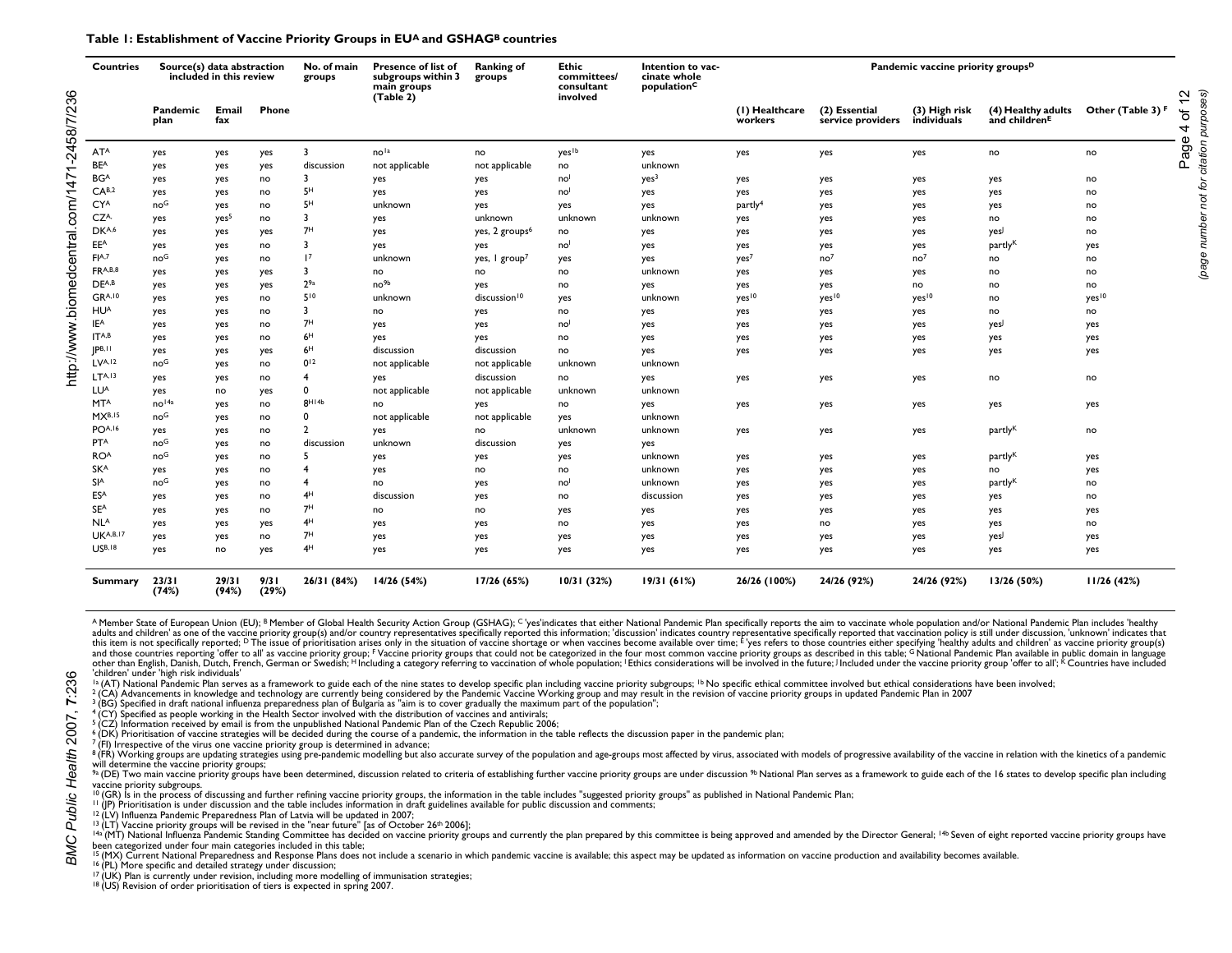| Table 2: Common reported subgroups within three main vaccine priority groups as listed in National Influenza Pandemic Plans A |  |  |
|-------------------------------------------------------------------------------------------------------------------------------|--|--|
|-------------------------------------------------------------------------------------------------------------------------------|--|--|

|                                                                                           | BG       | CA       | <b>CZ</b> | <b>DK</b> | EE                   | IE             | IT       | LT           | <b>PL</b>    | <b>RO</b>            | <b>SK</b>            | <b>NL</b> | <b>UK</b> | <b>US</b> |          |
|-------------------------------------------------------------------------------------------|----------|----------|-----------|-----------|----------------------|----------------|----------|--------------|--------------|----------------------|----------------------|-----------|-----------|-----------|----------|
| Health Care Workers in: B                                                                 |          |          |           |           |                      |                |          | X            |              |                      |                      |           |           | XF        |          |
| Clinical laboratories, pharmacies                                                         | X        | $\times$ | X         |           | X                    |                |          |              |              | X                    |                      | $\times$  |           |           | 6(43%)   |
| Paramedics, emergency services                                                            | X        | X        | X         | X         | $\ddot{\phantom{a}}$ | X              | X        |              | x            | X                    |                      | $\times$  | X         |           | 10(71%)  |
| Residential care homes for elderly                                                        |          | $\times$ |           |           | ä,                   | X              |          |              |              |                      | $\ddot{\phantom{0}}$ |           | X         |           | 3(21%)   |
| Social institutions (e.g. day care, "elderly houses")                                     | X        |          | X         | X         | $\mathbf{r}$         |                | ÷.       |              | ÷.           | ÷                    | X                    |           |           |           | 4 (29%)  |
| Public health agencies/authorities                                                        | X        | X        | X         |           | X                    | $\mathbf{r}$   | X        |              | ÷.           | X                    |                      |           |           |           | 6(43%)   |
| Long term health care facilities                                                          |          | X        | X         |           |                      |                | X        |              | X            | $\ddot{\phantom{a}}$ | X                    | X         |           |           | 6(43%)   |
| Out-patient health care facilities                                                        | X        | $\times$ | X         | X         |                      |                | X        |              | $\mathbf{r}$ | X                    |                      | X         |           |           | 7 (50%)  |
| In-patient health care facilities                                                         | X        | $\times$ | X         | $\times$  |                      | X              | X        |              | X            | X                    |                      | $\times$  | X         |           | 10(71%)  |
| Essential service providers <sup>B</sup>                                                  |          |          |           |           |                      |                |          |              |              |                      |                      |           |           |           |          |
| Key persons in government, emergency response, defence<br>and security                    | X        | X        | $X^C$     | $X^D$     |                      | $X^E$          |          |              | х            |                      | X                    |           | $X^E$     | X         |          |
| Police                                                                                    | X        | X        | X         |           | X                    | X              | X        |              | x            | X                    | X                    |           | X         |           | 10(71%)  |
| Armed forces                                                                              | X        | X        | X         |           | $\times$             | X              | X        |              | X            | $\times$             | X                    |           | $\times$  |           | 10(71%)  |
| Fire fighters                                                                             | X        | $\times$ | $\times$  |           |                      | $\times$       | $\times$ |              | X            | $\times$             | X                    |           | X         |           | 10(71%)  |
| Government                                                                                | X        | $\times$ | $\times$  |           |                      | $\mathbf{r}$   | ÷.       |              | $\mathbf{r}$ | $\times$             | X                    |           |           | X         | 6(43%)   |
| Emergency response decision makers                                                        | X        | X        |           |           | X                    |                | X        | X            | $\mathbf{r}$ |                      |                      |           |           | X         | 6 (43%)  |
| Border guards and custom officers                                                         | X        |          |           |           | X                    |                | $\times$ |              | X            | X                    |                      |           |           |           | 5 (36%)  |
| Defined national authorities                                                              | X        |          |           |           | X                    |                |          |              |              |                      |                      |           |           |           | 2(14%)   |
| <b>Public Sector</b>                                                                      |          | XC       |           |           |                      |                | Х        | XE           |              |                      |                      |           |           | <b>XD</b> |          |
| Utility workers (e.g. power, water, sewage system)                                        | X        | $\times$ | $\times$  |           | X                    | $\times$       | $\times$ | $\times$     |              | $\times$             | X                    |           | X         | X         | 11(79%)  |
| Funeral services/mortuary personnel                                                       | $\times$ | X        |           |           |                      | X              | ÷.       |              | $\epsilon$   | X                    |                      |           | $\times$  | $\times$  | 6(43%)   |
| Transport (e.g. fuel, water, food, medical supplies)                                      | X        | X        | X         |           |                      |                | X        |              | X            | X                    | X                    |           |           | X         | 8(57%)   |
| High risk individuals <sup>B</sup>                                                        |          |          |           |           |                      |                |          |              |              |                      |                      |           |           |           |          |
| Groups identified in pandemic as being at increased<br>risk for complications             | X        | X        |           | X         |                      | Х              |          |              |              |                      |                      | x         | х         |           | 6(43%)   |
| Sub-groups similar to those where vaccination is<br>recommended during seasonal influenza | $\times$ | $\times$ | X         |           | X                    | X              | X        | X            | x            | X                    | X                    | $\times$  | $\times$  | $\times$  | 13 (93%) |
| Pregnant women                                                                            |          | X        |           |           | $\times$             | $\blacksquare$ | k,       | $\mathbf{r}$ | X            | ÷.                   |                      |           |           | X         | 4 (29%)  |
| Pregnant women in the third trimester                                                     |          |          |           |           | $\mathbf{r}$         | X              | ÷.       | $\times$     | ÷.           |                      |                      | X         | $\times$  |           | 4 (29%)  |
| Children 6 to 23 months                                                                   |          | X        |           |           |                      | X              | X        |              |              | X                    |                      |           |           | $\times$  | 4 (29%)  |
| Children and youth 6 months to 18 years                                                   |          |          |           |           | X                    |                |          |              | X            |                      |                      |           |           |           | 2(14%)   |

A Table includes countries which listed subgroups in their published National Pandemic Influenza Plans that either met the language criteria (see Methods) or provided detailed information on request; <sup>в</sup> Due to countries variation in the terminology among countries overlaps between subgroups may exist. Table includes subgroups if categorized by<br>countries as belonging to one of the main groups; <sup></sup> table; <sup>D</sup> National Pandemic Influenza Plan reports a comprehensive list of groups which could be considered and is not summarized in this table. "Decisions on priority groups will be made when the characteristics of the new pandemic virus is known and according to ongoing work on vulnerability in specific key sectors"; <sup>E</sup> Unmarked subgroups are<br>not necessarily excluded because the National Pan

(HCW, ESP, HRI) for example long term care facility residents (RO) may overlap with HRI and selected industries may overlap with ESP (IE, UK). Other groups defined were e.g. staff of workplaces where many people gather (SK), household contacts of immunocomprised persons (SK, US), pandemic vaccine manufacturers (RO, US) and a 'wild card' selected age groups based on National or WHO recommendations as reported by three countries (IE, MT, UK) (Table 3).

#### *Priority ranking*

Ranking of at least one vaccine priority group was done by 17 (65%) of 26 countries (BG, CA, CY, DE, DK, EE, IE, FI, HU, IT, MT, NL, RO, SI, ES, UK, US) which had established at least one vaccine priority group.

Fifteen (88%) (BG, CA, DE, DK, EE, ES, FI, HU, IE, IT, MT, RO, SI, UK, US) of these 17 countries decided that HCW with close contact to influenza patients should be vaccinated first; in most countries (BG, CA, EE, ES, DE, HU, IE, IT, MT, UK) followed and/or ranked equally by ESP and subsequently HRI (BG, CA, EE, ES, IE, IT, UK) (Table 4). Except for the very young children which might receive vaccination because they belong to the seasonal influenza vaccination group, children and healthy adults are not ranked at the top in any of the countries. However, in Japan, a discussion on the ranking of children is ongoing and will depend on the chosen rationale being either to prevent severe cases from dying or "to save people considering future life" (email communication). At the time of writing, ranking was either under discussion (GR, LT, JP); information unavailable (CZ); or not done (AT, FR, PL, SE, SK) by 9 (35%) of 26 countries that had established vaccine priority group(s). These, and also other, countries reported that establishment and ranking of vaccine priority groups is constantly under discussion and final deci-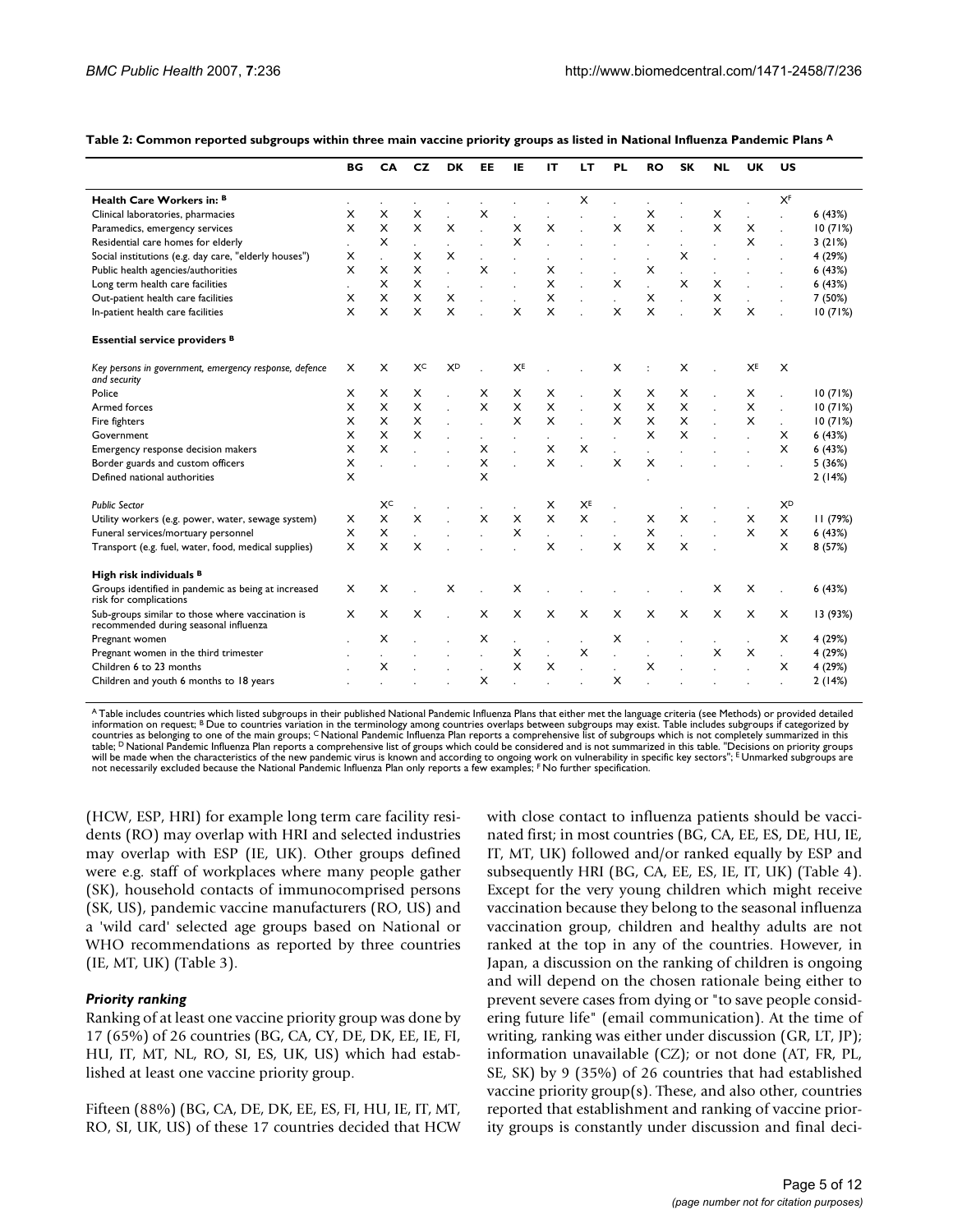|                                                                                | EE. |                |       |           |                                                |                  |                      |                  |   |    |    | GR IE IT JP MT RO SK SE UK US $N = 11$ (100%) |
|--------------------------------------------------------------------------------|-----|----------------|-------|-----------|------------------------------------------------|------------------|----------------------|------------------|---|----|----|-----------------------------------------------|
| Reported by countries as specific vaccine priority group                       |     |                |       |           |                                                |                  |                      |                  |   |    |    |                                               |
| Long term care facility residents <sup>A</sup>                                 |     |                |       |           |                                                |                  | X                    |                  |   |    |    | (9%)                                          |
| Individuals living in "closed communities" (e.g. nursing<br>homes)A            |     | X'             |       | $\sim 10$ | $\sim$ $\sim$                                  |                  |                      |                  |   |    |    | l (9%)                                        |
| Individuals in crowding area (e.g. schools)                                    |     | $X^{\dagger}$  |       |           |                                                |                  |                      |                  |   |    |    | 1(9%)                                         |
| Staff of workplaces where many people gather (e.g.<br>banks, shops)            |     |                |       |           |                                                | $\sim$ 100 $\pm$ | $\bullet$            | X                |   |    |    | (9%)                                          |
| "Selected age groups, depending on national and/or<br>WHO advice" <sup>B</sup> |     |                | $X$ . |           |                                                | X                | $\sim$               | $\sim$ $\sim$    |   | X  |    | 3(27%)                                        |
| Selected industries (e.g. pharmaceuticals) $\circ$                             |     | $\mathsf{X}$ . |       |           |                                                |                  |                      |                  |   | X. |    | 2(18%)                                        |
| (Sub) groups not clearly categorized as belonging to main<br>groups            |     |                |       |           |                                                |                  |                      |                  |   |    |    |                                               |
| Pandemic vaccine manufacturers <sup>D</sup>                                    |     |                |       | $X^2$ .   |                                                |                  | X <sup>4</sup>       |                  |   |    | X, | 3(27%)                                        |
| Household contacts of immunocompromised persons <sup>E</sup>                   |     |                |       |           |                                                |                  |                      | X.               |   |    | X  | 2(18%)                                        |
| Household contacts of high-risk patients                                       | x   |                |       |           |                                                |                  | $\ddot{\phantom{0}}$ | $\sim$ 100 $\pm$ | X |    |    | 2(18%)                                        |
| Household contacts of children                                                 |     |                |       |           | $\mathbf{A}$ and $\mathbf{A}$ and $\mathbf{A}$ |                  |                      |                  |   |    | X  | (9%)                                          |
| <b>Seniors</b>                                                                 |     |                |       |           | $X^3$                                          |                  |                      |                  |   |    |    | (9%)                                          |

**Table 3: List of vaccine priority groups other than health care workers, essential service providers, high risk individuals and healthy adults/children**

A Specified as additional vaccine priority group to the "high risk individuals"; while in other countries these individuals may be included in seasonal vaccination group; B Vaccination policy might be revised in the event of one or more age groups being more severely affected in a pandemic; <sup>C</sup> Reported as separate vaccine priority group; while in other countries these individuals might have been included, but had not been listed, under the "essential workers"; <sup>D</sup> Countries have specifically reported this (sub) group while in other countries these might have been included, but had not been listed, under "essential workers"; E This category also includes "family members of persons with impaired immunity" (SK); <sup>1</sup> Currently in the process of discussing and refining further priority groups, information in the table includes "suggested" priority groups as published in the National Pandemic Plan; 2 Not listed in National Pandemic Plan, but updated information received from country representative; <sup>3</sup> Reported as separate vaccine priority groups in draft guidelines; 4 Specified as separate (1 of 6) vaccine priority group; 5 Specified as 'subtier' belonging to one of four 'tiers' and includes also antiviral manufacturers

sion will depend on the specific epidemiological characteristics of the new pandemic virus and the pandemic vaccine availability.

## *Rationales*

Except for the Czech Republic, Japan, Poland and the Slovak Republic rationales for prioritization were provided by 22 (85%) of 26 countries that established vaccine priority groups (Table 5). There was large variation in the phrasing and level of detailed specification of rationales. However, we attempted to put the reported rationales in the most appropriate category.

The category **"To reduce morbidity and mortality"** included rationales reported by 21 (95%) of 22 countries that reported any rationale, only Cyprus did not report this rationale. The general non-specific rationale "to reduce morbidity and mortality" was reported by 10 (45%) of 22 countries (AT, BG, CA, DK, DE, ES, IE, RO, SI, UK); and the rationale "to prevent illness in the general population" was also reported by 4 (AT, CA, DK, UK) of these 10 countries and by 3 other countries (FI, NL, US) not specifically reporting the general rationale. We included the rationale "to save years of life" as reported by Finland also under this general category. We further

dichotomized this category into "directly" and "indirectly" as morbidity and mortality can be reduced through vaccinating the respective group of persons (direct protection) or by vaccinating those who could transmit the virus to them (indirect protection). For example 10 countries (BG, CA, DK, FR, LT, MT, NL, SE, UK, US) gave direct protection as (one of) the underlying rationale(s) for their prioritization of persons considered to be most vulnerable to severe illness. Three countries (CA, SI, UK) intend to prevent transmission to the general population and minimal four countries (DK, DE; SI, UK) to high risk individuals by vaccinating those individuals most likely to transmit the virus to them.

The category **"To maintain infrastructure and health care system"** includes rationales reported by all 22 countries that provided rationales (AT, BG, CA, CY, DE, DK, EE, ES, FI, FR, GR, HU, IE, IT, LT, MT, NL, RO, SI, SE, UK, US). These were divided into two broad categories: maintenance of the work force and maintenance of essential community services. The latter was specified by overall 19 countries and compromised for example maintenance of the essential health service response (14 countries: CA, DK, EE, FI, FR, GR, HU, IT, MT, NL, RO, SE, UK, US) and maintenance of the infrastructure to implement the pan-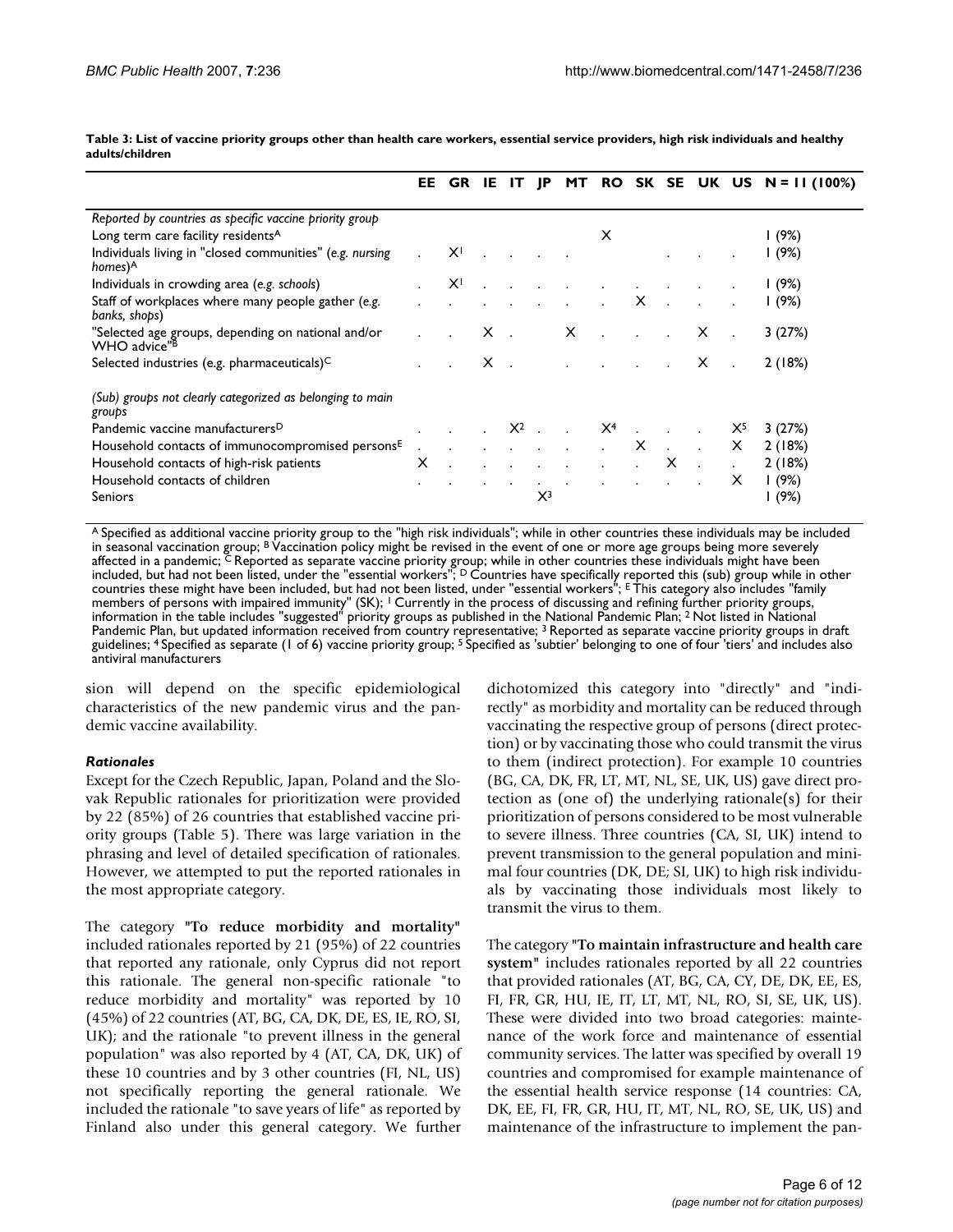#### **Table 4: Ranking of vaccine priority groups A**

| Countries | I <sup>st</sup> priority                                                           | 2 <sup>nd</sup> priority                              | 3 <sup>rd</sup> priority                                                                                                              | 4 <sup>th</sup> priority                                                      | $\geq$ 5 <sup>th</sup> priorities                                                                                                                                                                                                  |
|-----------|------------------------------------------------------------------------------------|-------------------------------------------------------|---------------------------------------------------------------------------------------------------------------------------------------|-------------------------------------------------------------------------------|------------------------------------------------------------------------------------------------------------------------------------------------------------------------------------------------------------------------------------|
| BGB       | Health care workers<br><b>Essential service</b><br>providers                       | High risk individuals                                 | Healthy adults and<br>children                                                                                                        |                                                                               |                                                                                                                                                                                                                                    |
| CA        | Health care workers                                                                | <b>Essential service</b><br>providers                 | High risk individuals                                                                                                                 | Healthy adults                                                                | Children                                                                                                                                                                                                                           |
| CY        | Health care workers<br>involved with<br>vaccines and antiviral<br>distribution     | <b>Essential service</b><br>providers                 | High risk individuals                                                                                                                 | Healthy adults <sup>C</sup>                                                   | Individuals aged $2-18$ yrs <sup>C</sup>                                                                                                                                                                                           |
| DK¤       |                                                                                    | High risk individuals<br>Health care workers          |                                                                                                                                       |                                                                               |                                                                                                                                                                                                                                    |
| EEE       | Health care workers                                                                | <b>Essential service</b><br>providers                 | High risk individuals                                                                                                                 |                                                                               |                                                                                                                                                                                                                                    |
| FIF       | Health care workers                                                                |                                                       |                                                                                                                                       |                                                                               |                                                                                                                                                                                                                                    |
| DE        | Health care workers                                                                | <b>Essential service</b><br>providers                 |                                                                                                                                       |                                                                               |                                                                                                                                                                                                                                    |
| HU        | Health care workers                                                                | <b>Essential service</b><br>providers                 |                                                                                                                                       |                                                                               |                                                                                                                                                                                                                                    |
| ΙE        | Health care workers                                                                | <b>Essential service</b><br>providers                 | High risk individuals                                                                                                                 | Individuals aged $> 65$<br>yrs.                                               | 5) Selected industries<br>6) Selected age groups,<br>7) Offer to all                                                                                                                                                               |
| ΙT        | Health care workers                                                                | <b>Essential service</b><br>providers                 | High risk individuals                                                                                                                 | Healthy individuals<br>aged 2–18 yrs.                                         | Healthy adults                                                                                                                                                                                                                     |
| MT        | Health care workers<br><b>Essential service</b><br>providers                       | Specific age groups<br>with high<br>complication risk | Individuals aged $> 65$<br>yrs with chronic<br>diseasesG                                                                              | Individuals aged 2–64<br>yrs. with chronic<br>diseasesG                       | 5)Individuals $> 65$ years without<br>chronic disease<br>6) infants aged 6-24 monthsG<br>7) Healthy individuals aged 2–16<br>yrs. <sup>G</sup><br>8) Healthy adults aged 17–64<br>yrs. <sup>G</sup>                                |
| RO.       | Health care workers                                                                | Vaccine<br>manufacturers and<br>distribution staff    | <b>Essential service</b><br>providers                                                                                                 | Long term care<br>facilities residents                                        | High risk individuals                                                                                                                                                                                                              |
| SI        | Health care workers                                                                | Workers involved in<br>pandemic control               | High risk individuals                                                                                                                 |                                                                               |                                                                                                                                                                                                                                    |
| ES        | Health care workers                                                                | <b>Essential service</b><br>providers                 | High risk individuals                                                                                                                 | Healthy adults and<br>children                                                |                                                                                                                                                                                                                                    |
| NLH       | "Highest risk"<br>individuals                                                      | Health care workers                                   | Specific Pandemic<br>Risk groups                                                                                                      | Healthy adults and<br>children                                                |                                                                                                                                                                                                                                    |
| UK        | Health care workers                                                                | <b>Essential service</b><br>providers                 | High risk individuals                                                                                                                 | Individuals aged $> 65$<br>yrs.                                               | 5) Selected industries<br>6) Selected age groups,<br>7) Offer to all                                                                                                                                                               |
| USI       | Vaccine and antiviral<br>manufacturers Health<br>care workers (Tier<br>$ a\rangle$ | High risk individuals<br>(Tier Ib)                    | Pregnant woman,<br>household contacts<br>of severely<br>immunocompromise<br>d persons, household<br>contacts of children<br>(Tier Ic) | Public health<br>emergency response,<br>Key governmental<br>leaders (Tier 1d) | 5) Healthy individuals aged $\geq$ 65;<br>individuals aged 6 months to 64<br>yrs. with I high-risk condition;<br>healthy infants aged 6-23 months<br>(Tier 2a)<br>6) Critical infrastructure group<br>(Tier 2b)<br>7) Offer to all |

A The issue of prioritisation arises only in the situation of absolute or temporal vaccine shortage (or need for time wise stratification due to production time-frame); <sup>B</sup> A final decision regarding priorities will be taken under the conditions of the pandemic; <sup>C</sup> In view of the large numbers of persons among healthy adults and children a decision to vaccinate them will depend on the availability of vaccines, in view of the big numbers of persons covered by these groups; <sup>D</sup> Includes only the two vaccine priority groups who are determined as for prioritisation in advance: decisions on further prioritisation by one of five vaccination strategies as reported in the National Pandemic Influenza Preparedness Plan will be made during the course of the pandemic; E Estonian mass vaccination policy foresees four immunization strategies of which implementation depends on vaccine availability; the table includes the prioritization y in two of four strategies assuming limited vaccine; F Includes the one vaccine priority group determined in advance; further decisions will be made when more information about the virus is available; <sup>G</sup> In the case that all age groups are affected similarly then these groups will be prioritised (as decided by Malta's National Influenza Pandemic Standing committee and currently being approved and amended by the Director General); <sup>H</sup> The Health Council Committee defined four groups of people that, on medical grounds are most in need of vaccination. "Group 1" will be vaccinated first; in this table this group is depicted as 'highest complication individuals'; the category "Specific Pandemic Risk Groups" probably shows overlap with the "Group 2–4" as defined by the Health Council Committee; healthy adults and children will be vaccinated when enough vaccine is available <sup>10</sup>; Vaccination priority groups are categorised into 4 tiers including subtiers which will be vaccinated with increasing availability of vaccine. Description in this table is limited to tear 1–2. Currently discussion is ongoing to update the ranking of vaccine priority groups.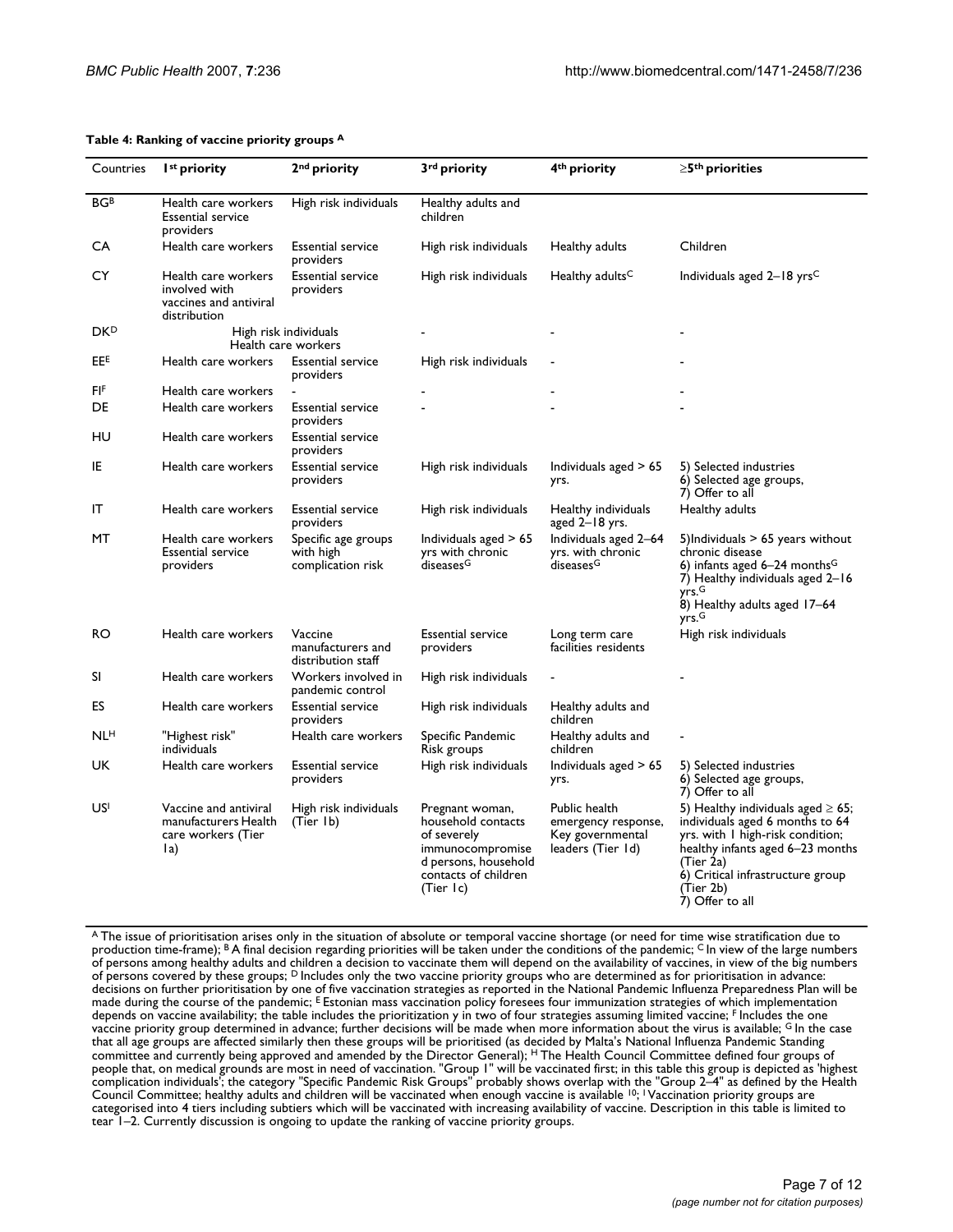http://www.biomedcentral.com/1471-2458/7/236 *BMC Public Health* 2007, 7:236 http://www.biomedcentral.com/1471-2458/7/236

|                                                                                                                                                                                     |         |  |  |  |  | AT BG CA CY CZ DK EE FI FR DE GR HU IE IT JP LT MT PL RO SK SI ES SE NL UK US                                                                     |  |  |  |  |  |   |  |
|-------------------------------------------------------------------------------------------------------------------------------------------------------------------------------------|---------|--|--|--|--|---------------------------------------------------------------------------------------------------------------------------------------------------|--|--|--|--|--|---|--|
| To reduce morbidity and mortality (1)                                                                                                                                               |         |  |  |  |  |                                                                                                                                                   |  |  |  |  |  |   |  |
| To save years of life                                                                                                                                                               |         |  |  |  |  | . The contribution of $X^F$ is the contribution of the contribution of the contribution of $X^F$ is the contribution of the contribution of $X^F$ |  |  |  |  |  |   |  |
| To prevent illness in the general population                                                                                                                                        |         |  |  |  |  | X . X X <sup>E</sup> . X X X X                                                                                                                    |  |  |  |  |  |   |  |
| directly                                                                                                                                                                            |         |  |  |  |  |                                                                                                                                                   |  |  |  |  |  |   |  |
| - in individuals most vulnerable to severe illness . $\begin{array}{ccccccccc} & X & X & . & . & X^E & . & . & X & . & . & . & . & X^V & X & . & . & . & X & X & X & X \end{array}$ |         |  |  |  |  |                                                                                                                                                   |  |  |  |  |  |   |  |
|                                                                                                                                                                                     |         |  |  |  |  |                                                                                                                                                   |  |  |  |  |  |   |  |
| - in health care workers at increased exposure       X      X <sup>E</sup> X  X  X  X  X  X   .       .   X  X  X  X  X  X<br>risk*                                                 |         |  |  |  |  |                                                                                                                                                   |  |  |  |  |  |   |  |
| indirectly                                                                                                                                                                          |         |  |  |  |  |                                                                                                                                                   |  |  |  |  |  |   |  |
| - by preventing or minimising the spread of<br>infection                                                                                                                            | $\cdot$ |  |  |  |  |                                                                                                                                                   |  |  |  |  |  | X |  |
| to general population                                                                                                                                                               |         |  |  |  |  |                                                                                                                                                   |  |  |  |  |  |   |  |
| to high risk individuals                                                                                                                                                            |         |  |  |  |  | . $X^E$ $X$ $X$ . $X$                                                                                                                             |  |  |  |  |  |   |  |
| to immunocompromised and children                                                                                                                                                   |         |  |  |  |  | . The contribution of the contribution of the contribution of the contribution $\mathsf X$                                                        |  |  |  |  |  |   |  |
| To maintain infrastructure and health                                                                                                                                               |         |  |  |  |  | $X$ $X$ $\ldots$ $X$ $\ldots$ $X$ $\ldots$ $X$ $\ldots$ $X$ $\ldots$ $X$ $\ldots$ $X$ $\ldots$ $X$ $X$                                            |  |  |  |  |  |   |  |
| care system (2)                                                                                                                                                                     |         |  |  |  |  |                                                                                                                                                   |  |  |  |  |  |   |  |
| By maintaining the major work force                                                                                                                                                 |         |  |  |  |  |                                                                                                                                                   |  |  |  |  |  |   |  |
| which may include the following specified rationales:                                                                                                                               |         |  |  |  |  |                                                                                                                                                   |  |  |  |  |  |   |  |
| maintain service to implement pandemic                                                                                                                                              |         |  |  |  |  | . X <sup>c</sup> X . X X X                                                                                                                        |  |  |  |  |  |   |  |

**Table 5: Overview of rationales considered in EU and GSHAG countries to define vaccine priority groups A**

*maintain* essential health service response\* . . X . .  $X^E$   $X \times X \times X \times X$  .  $X \times X$ 

*Any rationale to 4?* . X. . . . . . . . . . .. .. . . . . .. . . . .

response

**Limiting social disruption (3) The act as a set of the set of the SCS** 

Limiting economic losses (4).

\* To provide a complete overview and deal with different terminology of countries in specifying this rationale we have marked the rationale in both categories for each country specifying this rationale;

*Any rationale reported?* XXXX <sup>D</sup> XE X X X X X X XX <sup>H</sup> X X <sup>H</sup> X <sup>J</sup> XX X X X X *Any rationale to 1?* XXX. . XE X X X X X X XX . X X . X . XX X X X X *Any rationale to 2?* XXXX. XE X X X X X X XX . X X . X . XX X X X X *Any rationale to 3?* . X. . . . . . . . . . .. .. . . . . .. . . . .

*maintain* vaccine program . . X . . . . . . . . . . . . . . X . . . X . . X

*maintain* security . . . . . . . . . . . . . . X . . . . . . . . .

<sup>A</sup> Level of detailed specification of rationales varied between the countries, as a result rationales in this table may overlap; <sup>B</sup> In more detail specified as "to reduce complications, necessity of hospitalizations and lethality"; <sup>C</sup> Specified followed: 'Covering those who are going to be actively involved in mastering a possible pandemic'; <sup>D</sup> National Influenza Pandemic Plan includes the following general statement: 'Vaccine Priority groups have been established according to clear, medical, social and economic reasons'; E National Influenza Pandemic Plan describes 5 strategies which are the basis for the different rationales to decide which vaccine groups will be prioritized; during the course of the pandemic decision will be made which strategies to follow; FNumber of potential life years saved will be the most important determining factor for prioritization; <sup>G</sup>National Influenza Plan does not contain specific rationales, but rationales which set priorities as represented in this table were given through personal communication; <sup>H</sup> Rationales are under discussion; <sup>I</sup> Specified as individuals at highest risk of influenza; J National Influenza Pandemic plan does not contain specification of rationales for priority setting; personal communication reveals that the main principle is "to involve groups in the highest risk of infection, complication and death and groups in the population that are important for maintaining the public life".

. . X . X . . . XX X X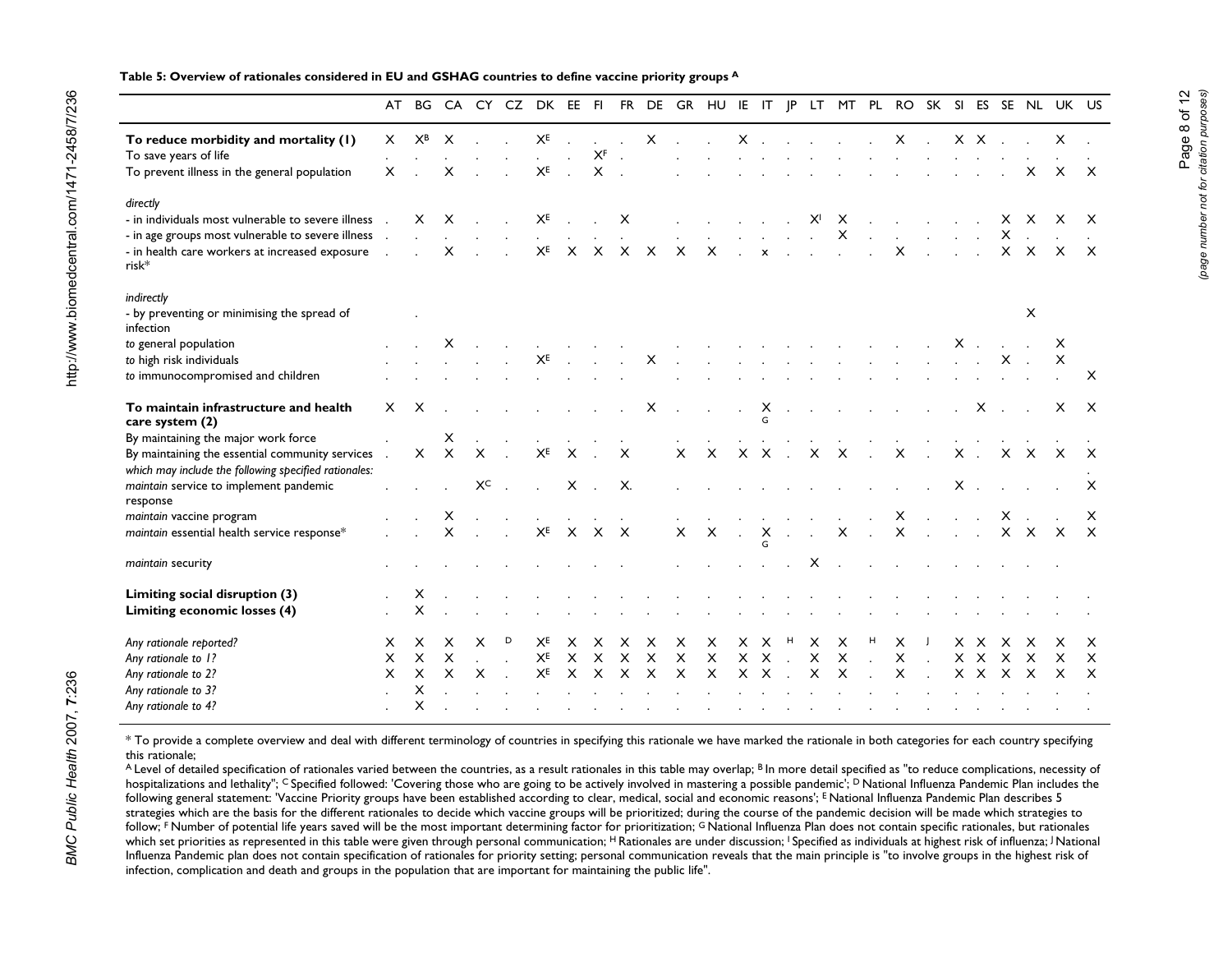demic response (5 countries: CY, EE, FR, SI, US). Maintenance of the work force was named explicitly only by Canada.

Only seven countries (BG, CA, DE, DK, IE, UK, US) clearly associated each vaccine priority group with the specific rationale underlying the inclusion of the specific group. At least five countries (CY, EE, HU, RO, IT) did not specify rationales for all established vaccine priority groups. The inclusion of a specific vaccine priority group may be rationalized different by countries. E.g. in Estonia and Poland children are included under the rationale to protect high risk individuals and at least three countries (CA, NL, US,) specifically reported that children are only vaccinated when sufficient vaccine is available to vaccinate the entire population anyway. Canada intends to vaccinate children specifically to limit spread of infection.

#### *Decision making process*

Coordination of the pandemic preparedness is in most countries under the responsibility of the Ministry of Health. Frequently working groups of experts or advisory committees for vaccination advised the government in the development of the pandemic preparedness plans. Six countries (19%) (DE, FR, IE, NL, UK, US) have included references to pre-pandemic modelling in their pandemic plan and/or referred to ongoing (or, when the pandemic has begun: real time) mathematical modelling that might result in future changes of vaccine priority groups. Ten (32%) of 31 countries have consulted and involved ethical experts (AT, CY, FI, GR, MX, PT, RO, SE, UK, US) to guide decisions related to vaccine prioritization, five further countries (16%) (BG, CA, EE, IE, SI) reported the intent to include ethical aspects in future discussions.

## **Discussion**

The objective of this review was to provide an overview of pandemic vaccine priority groups in 27 EU member states and the 4 non-EU countries that are members of the GSHAG. We included these countries as they are part of organized structures (e.g. Health Security Committee, European Union) with the goal to strengthen public health preparedness and response globally to not only threats of biological, chemical, radio-nuclear terrorism but also pandemic influenza [11,12]. A multinational comparison between countries may be useful to e.g. identify large differences in prioritization between cross bordering countries which may result in either harmonisation or proactively explaining the potential differences. For example we found a large difference in ranking priority between the neighbouring countries Germany and the Netherlands. The Netherlands is the only country that has not top ranked health care workers but the "highest complication individuals"; this latter group is in Germany's National Pandemic Plan, but not included as one

of the two established vaccine priority groups. However, we do not aim to provide the most suitable prioritization concept. We rather wish to provide an overview of approaches in the wider European perspective and want to discuss some general aspects in more detail. This might help countries to put themselves into the international context and/or to assist them should they be in the process to formulate or overhaul pandemic vaccine prioritizations concepts.

Nineteen (61%) of the countries state that they intend to finally vaccinate the whole population, but most admit that progressive vaccine availability will make some form of prioritization unavoidable. Twenty six (84%) of the 31 surveyed countries had defined vaccine priority groups which were fairly similar. Commonly defined vaccine priority groups included HCW, ESP and HRI and are thus consistent with WHO guidelines [6]. Approximately half of these countries have defined subgroups among those three main groups, some, e.g. Canada, Czech Republic and Denmark specified many groups in great detail. This may reflect their intention to respond to two of the major challenges in pandemic vaccine prioritization: logistical administration and acceptability. It seems likely that the better priority groups are defined in advance of the pandemic the easier it is to identify eligible individuals or conversely, ask those who are not or not yet eligible to hold out to the point of time when it is their turn. Identifying HCW and ESP might be possible through personal registers. However, identification of HRI might be more complex. While in e.g. the Netherlands those individuals belonging to the high risk influenza complication group are yearly invited by their general practitioner to receive seasonal influenza vaccination, such a register has not been established in Germany. Owing to difficulties in prioritization on the basis of chronic diseases, age is often a surrogate for identifying those at greatest risk of complications [6]. Therefore, a pragmatic solution might include simple criteria by e.g. grouping HRI by year of birth. In addition, early communication and transparency of prioritization may aid greatly in the acceptability of concepts within the population. We did not observe a clear association between population size and the number of established vaccine priority groups. Austria and Germany, the only two EU countries with a federal government, state that the National Pandemic Plan serves as a framework to guide the pandemic preparedness in each of the individual states. Both federal EU-countries leave the specification of subgroups to the responsibility of the individual states. This is in contrast to two of the three non-EU GSHAG countries with a federal structure included in this review. Both Canada and the USA have included extensive lists of subgroups to guide the state health departments. Thirteen (93%) of 14 countries that foresee prioritization of HRI and have reported subgroups, have defined them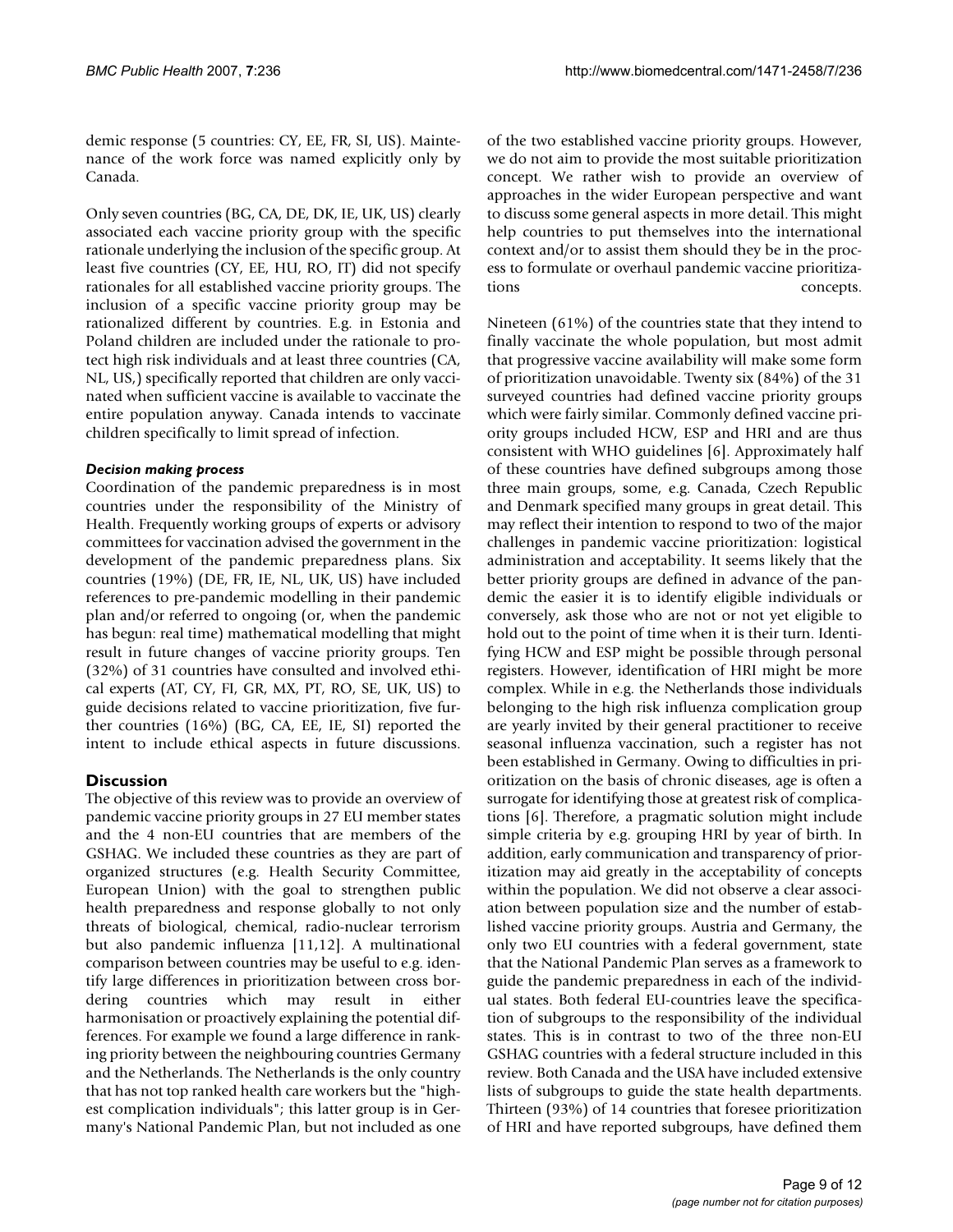similarly or identically to those for whom seasonal influenza vaccination is recommended, but 6 (43%) also want to keep their flexibility to give groups priority who will be identified in the pandemic as being at increased risk for complications. In this context children or subgroups of children are only covered within the HRI group. Twothirds (65%) of the countries having established vaccine priority groups ranked at least one of these groups, but also kept the flexibility to change ranking when more information about risk groups and vaccine availability will be accessible

Broad agreement exists among countries regarding ranking of the vaccine priority groups with HCW as the first priority, ESP as second and HRI as third, in line with WHO recommendations [6]. None of the 14 countries that included children as priority (sub)group, and ranked priority groups, prioritized the vaccination of children above the previously mentioned three groups unless they are regarded as HRI.

Apparent discrepancies exist between WHO recommendations as well as the low priority given to vaccination of children on one hand with published results from mathematical modelling on the other hand that rather favour prioritization of children [13-15]. Ferguson *et al.* modelled the effect of a staged vaccination programme at the beginning of a pandemic in the USA and showed a maximum effect on the reduction of transmission if children are vaccinated first [13]. Similarly, Germann *et al.* concluded that schoolchildren should receive high priority for vaccination, unless other strategies, such as closing schools, are implemented to limit the contact rates among children [14]. Longini *et al*. estimated that vaccinating 80% of the children aged less than 19 years will be almost as effective as vaccinating 80% of the population, and this strategy would be the most efficient use of the vaccine [15] The 2004 publication from WHO and likely also the working process of most pandemic plans reviewed here preceded these publications [6]. WHO stated that there is an absence of evidence that use of inactivated vaccine in children will reduce the spread of a pandemic in the community. It is unclear however, if recommendations were drastically different since a substantial reduction of transmission among and from children might be achieved through social distancing measures of children, such as closure of schools [14]. While 6 countries (19%) have included references to pre-pandemic modelling and/or referred to ongoing mathematical modelling, we cannot conclude that pre-pandemic modelling has not played a role in the decision making in other countries because we did not systematically ask this specific question.

Rationales for prioritization were provided by 85% of the countries that had established vaccine priority groups. Yet again, clearly stating the objectives and rationales of vaccine prioritisation will be important for acceptance in the general population. Of note, prioritization of HCW may be justified by three rationales: (1) to protect them directly because they are at increased risk (reducing morbidity and mortality), (2) to prevent or minimise transmission to HRI (indirect reduction of morbidity and mortality), and (3) by maintaining infrastructure and health care system.

Ideally the goals of prioritization need to be stated clearly and unambiguously. Meltzer *et al* showed that differences in prioritization goals or rationales can result in completely different prioritization ranking [16]. E.g. if preventing the greatest number of deaths is the most important goal, adults in the working age (20–64 years old) with the highest risk for severe illness should be vaccinated first. However, if maximizing economic returns is the highest priority HRI aged 0 to 64 years should be vaccinated first. Also the importance of the specificity of goals was shown by Meltzer. For example, the commonly formulated goal to 'prevent deaths', is not precise enough because different priority lists can be drawn up by using death rates (elderly HRI) versus the total number of deaths (working age HRI) [16]. Thus, criteria for prioritization should be clear and defensible. Several countries have only partly (or not at all) specified the rationales for prioritization. In addition, it was not always obvious to make the link between rationales and priority groups, or differently stated which rationales were underlying the prioritisation of which specific group. For example, Bulgaria specified the rationale "to limit economic losses" but it was not clear which priority group was prioritized because of this.

Apart from epidemiological deliberations the allocation of scarce resources also requires ethical considerations. The importance of including ethics in pandemic preparedness was addressed during a recent WHO workshop [17]. Only 32% of the countries included in this review reported to have involved an ethic committee or consultant, and 16% reported the intention to include ethical aspects in future discussions. While for 13% of the countries information is unavailable the remaining 30% has not reported to have involved ethical consultants, it is unknown if these countries consider including ethics in the future.

A final note concerns the dynamic process of developing vaccine prioritization strategies as this might be influenced by e.g. availability of antivirals and developments in vaccine technology (e.g. the stockpiling of pre-pandemic H5N1 vaccines). These developments may change the perception of policy makers with respect to the need of defining or updating prioritization strategies.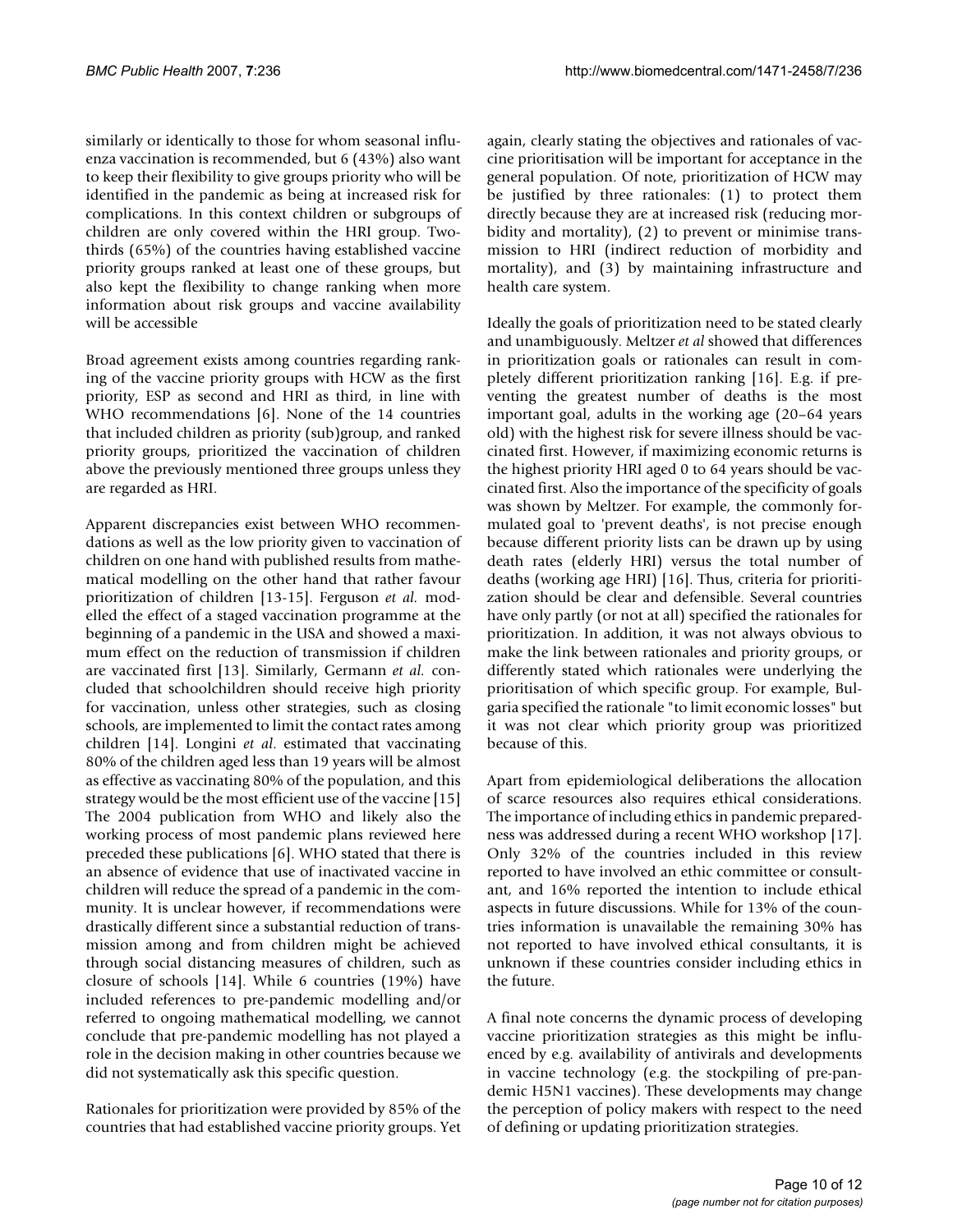## **Conclusion**

In the majority of the countries the establishment of vaccine priority groups, ranking and underlying rationales are in line with WHO recommendations. The first challenge in the prioritization of pandemic vaccines is public acceptability, which can be first addressed by involving ethical experts or an ethics committee in the decision making process. In this regard the result may even be less important than the process. In most public plans the criteria by which prioritized groups are identified are not easily recognizable. Goals of prioritization need to be stated clearly and criteria need to be linked with the groups that are to be prioritized. The resulting concept should then be communicated as clearly and precisely as possible including a detailed and unambiguous set of defined groups that will be prioritized and in which order. This approach should also aid in the management of the second major challenge: how prioritized individuals can be identified and how the vaccine can be administered to them. Registers may help to easily and rapidly identify and keep track of HCW and ESP. HRI could be simply grouped by year of birth, although there may be some HRI that are not captured adequately by this procedure.

Results of modelling exercises may and perhaps should play an increasing role in vaccine prioritization. Lastly, there is a need to build in flexibility and to be able to change policy intermittently (in the prepandemic phase) or perhaps even rapidly (in the pandemic) should information arise that supports modification of prioritization strategies. But for this purpose the rationales for prioritization ought to be clearly defined.

## **Abbreviations**

AT, Austria; BE, Belgium; BG, Bulgaria; CA, Canada; CZ, Czech Republic; CY, Cyprus; DE, Germany; DK, Denmark; EE, Estonia; ES, Spain; ESP, Essential Service Providers; EU, European Union; FI, Finland; FR, France; GHSAG, Global Health Security Action Group; GR, Greece; HCW, Health Care Workers; HRI, High Risk Individuals; HU, Hungary; IE, Ireland; IT, Italy; JP, Japan; LT, Lithuania; LV, Latvia; LU, Luxembourg; MT, Malta; MX, Mexico; NL, the Netherlands; PL, Poland; PT, Portugal; RO, Romania; SE, Sweden; SI, Slovenia; SK, Slovak Republic; UK, United Kingdom; US, United States.

## **Competing interests**

The author(s) declare that they have no competing interests.

## **Authors' contributions**

MS, UB, GK participated in the design of the study. MS collected the data. MS served as lead author of this report, UB contributed substantially to drafting and redrafting the report. WH, SR and GK contributed to redrafting the final version of the manuscript and have approved the final manuscript. All authors read and approved the final manuscript.

# **Additional material**

## **Additional file 1**

*Pandemic influenza plans and relevant appendixes. This file provides references to the pandemic influenza plans and relevant appendixes and/or governmental acts of those countries included in the review.* Click here for file

[\[http://www.biomedcentral.com/content/supplementary/1471-](http://www.biomedcentral.com/content/supplementary/1471-2458-7-236-S1.doc) 2458-7-236-S1.doc]

## **Acknowledgements**

We are grateful to all country key persons who provided additional information and explanations related to their countries pandemic vaccine priority strategies and who reviewed the concept tables included in this manuscript: In alphabetical order of country we want to thank:

Austria: Dr. Hubert Hrabcik, Generaldirektor für öffentliche Gesundheit, Vorsitzender des Bundesamtes für Sicherheit im Gesundheitswesen, Bundesministerium für Gesundheit und Frauen; Belgium: Dr. Sophie Maes, Scientific Institute of Public Health Belgium; Bulgaria: Mira Kojouharova, MD, PhD, National Consultant on Epidemiology, National Center of Infectious Disease and Parasitic Diseases; Canada: Public Health Agency of Canada; Cyprus: Dr. Chrystalla Hadjianastassiou, Chief Medical Officer, Medical and Public Health Services, Ministry of Health Cyprus; Czech Republic: Dr. Michael Vít, Chief Hygienist of the Czech Republic and Deputy Minister of Health; Denmark: Sigrid Poulsen, MD MPH, Senior Medical Officer, Communicable Diseases, National Board of Health; Finland: Merja Saarinen, Ministerial Counsellor, Health/Medical Affairs, Ministry of Social Affairs and Health; France: Dr. Isabelle Bonmarin, medical epidemiologist, Institut de veille sanitaire; Germany: Dr. Walter Haas, Robert Koch Institute; Greece: Dr. Pierroutsakos and Dr. Efstathiou, KE.EL.P.NO, Hellenic Center for Infectious Disease Control; Hungary: Ministry of Health; Ireland: Dr. Derval Igoe, MB, MPH, FRCPI, FFPHMI, Health Protection Surveillance Centre; Japan: Dr. Nobuhiko Okabe, Director of Infectious Disease Surveillance Center, National Institute of Infectious Diseases; Latvia: Dace Viluma, Head of the division of Epidemiological Safety of the Department of Public Health, Lithuania: Nerija Kupreviciene, Centre for Communicable Diseases Prevention and Control, Luxembourg: Mr Roland Bombardella, Haut-Commissaire a la Protection Nationale; Malta: Dr. Tanya Melillo Fenech, Public Health PMO, Disease Surveillance Unit, Department of Public Health; Poland: Prof. Lidia B. Brydak, PhD, Magdalena Romanowska, PhD, National Influenza Center; Portugal: Teresa M. Alves Fernandes, Operative Group for the Structure of the National Influenza Pandemic Preparedness Plan, Director General of Health; Romania: Dr. Viorel Alexandrescu, Head of National Influenza Center, Cantacuzino Institute; Slovak Republic: Dr. Jan Mikas, MD, Head of Department of Epidemiology, Public Health Authority of the; Slovenia: Dr. Alenka Kraigher, Head of Communicable Diseases Center, Institute for Public Health Slovenia; Spain: Dr. Jose Sierra, Direccion General de Salud Publica, Ministerio de Sanidad y Consumo; Sweden: Dr. A. Tegnell, Director, Communicable Disease Prevention and Control, National Board of Health and Welfare; the Netherlands: Mr Andre Jacobi, Policy advisor preparedness & response, National Coordination Centre for Outbreak Management, RIVM.